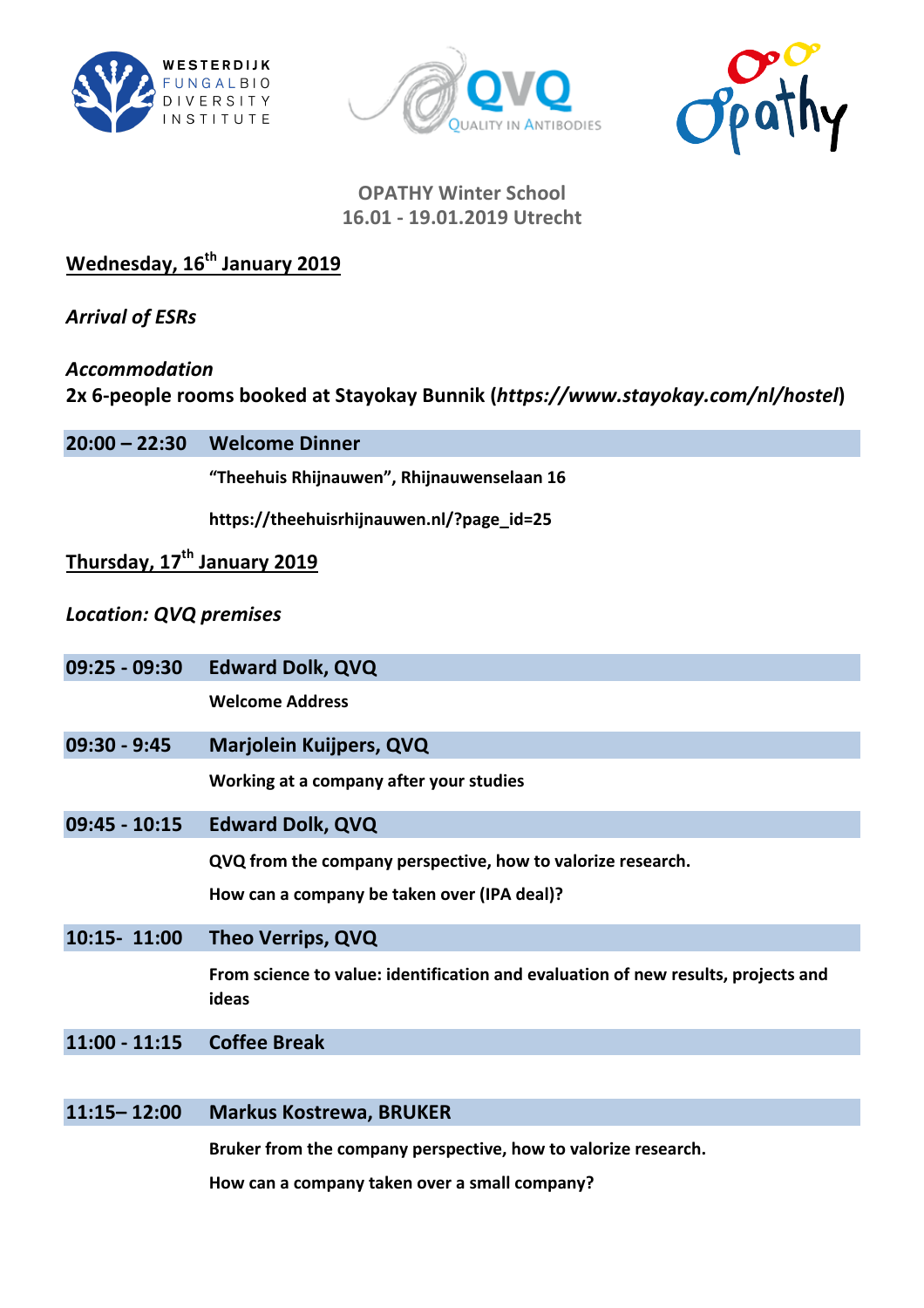## **OPATHY Winter School 16.01 - 19.01.2019 Utrecht**

#### **12:00 – 13:00 LunchBreak**

### **13:00 – 15:00 Edward Dolk, QVQ**

**Introduction workshop:** 

Basis is to fill in the part of the poster for the final meeting and that all ESRs include **a box with the header Valorization**

First session will be to determine which results would be on the poster and how there are possibilities to valorize those results

**15:00 – 15:30 Coffee Break**

**15:30 – 17:30 Edward Dolk, QVQ**

**continuation workshop**

#### **19:00 – 22:00 Dinner Utrecht**

"Mej Janssen", Oude Gracht 143 a/d Werf **http://mejjanssen.nl**

# **Friday, 18th January 2019**

#### *Location: Westerdijk premises*

| $09:25 - 09:30$ | Teun Boekhout, Westerdijk Fungal Biodiversity Institute                         |
|-----------------|---------------------------------------------------------------------------------|
|                 | <b>Welcome Address</b>                                                          |
| $09:30 - 10:00$ | Philippe van der Heijden (valorization officer KNAW)                            |
|                 | Westerdijk institute from the commercial perspective, how to valorize research. |
|                 | How can Westerdijk make money out of a strain collection                        |
| $10:00 - 10:20$ | <b>Francis Beghtel-Claus, Westerdijk Fungal Biodiversity Institute</b>          |
|                 | <b>Budapest treaty</b>                                                          |
| $10:20 - 10:40$ | <b>Gerard Verkleij, Westerdijk Fungal Biodiversity Institute</b>                |
|                 | Nagoya protocol                                                                 |
| $10:40 - 11:00$ | Vincent Robert, Westerdijk and Utrecht & BioAware, Hannut, Belgium              |
|                 |                                                                                 |

**Starting up a company**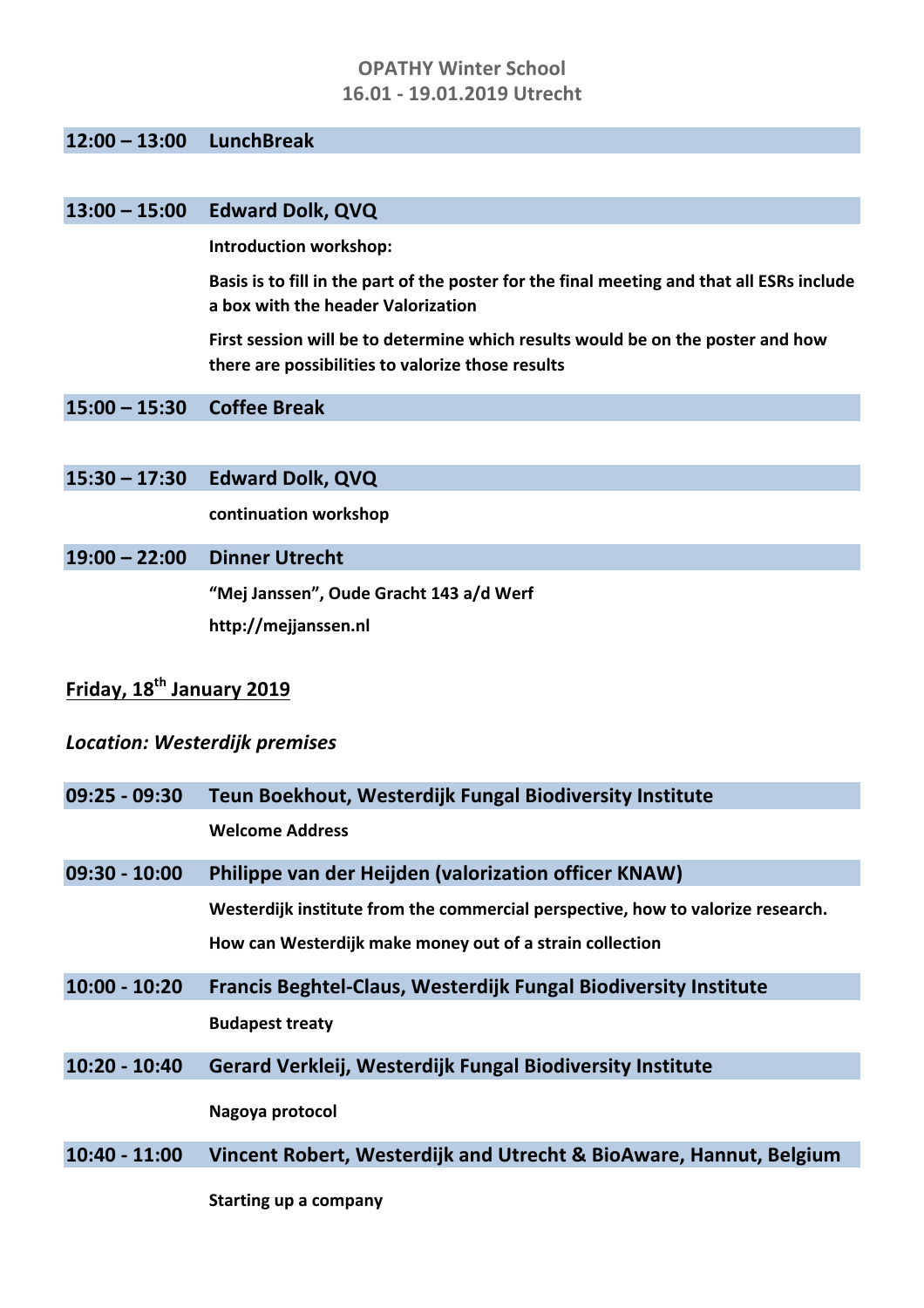## **OPATHY Winter School 16.01 - 19.01.2019 Utrecht**

|  | 11:00 - 11:20 Carlo Brouwer, CBMR, Doornenburg & Westerdijk |  |  |  |
|--|-------------------------------------------------------------|--|--|--|
|--|-------------------------------------------------------------|--|--|--|

**Case study**

- **11:20 – 11:35 Coffee Break**
- **11:35 – 12:15 Frits Michiels, Vereenigde Senior Patent officer Intellectual property rights and patents in life sciences**
- **12:15 – 13:15 Lunch Break**

| $13:15 - 15:30$ | Teun Boekhout, Westerdijk instituut                         |
|-----------------|-------------------------------------------------------------|
|                 | Follow up on workshop valorisation of research              |
|                 | Preparing 1x A4 for the poster for the final OPATHY meeting |
| $15:30 - 16:00$ | <b>Coffee Break</b>                                         |

**16:00 – 17:30 Teun Boekhout, Westerdijk; Edward Dolk, QVQ** Presentation of the results of the workshop

# **Saturday, 19th January 2019**

**10:00 – 12:30 Social activity (tbc)**

**12:30 – Lunch and departure**